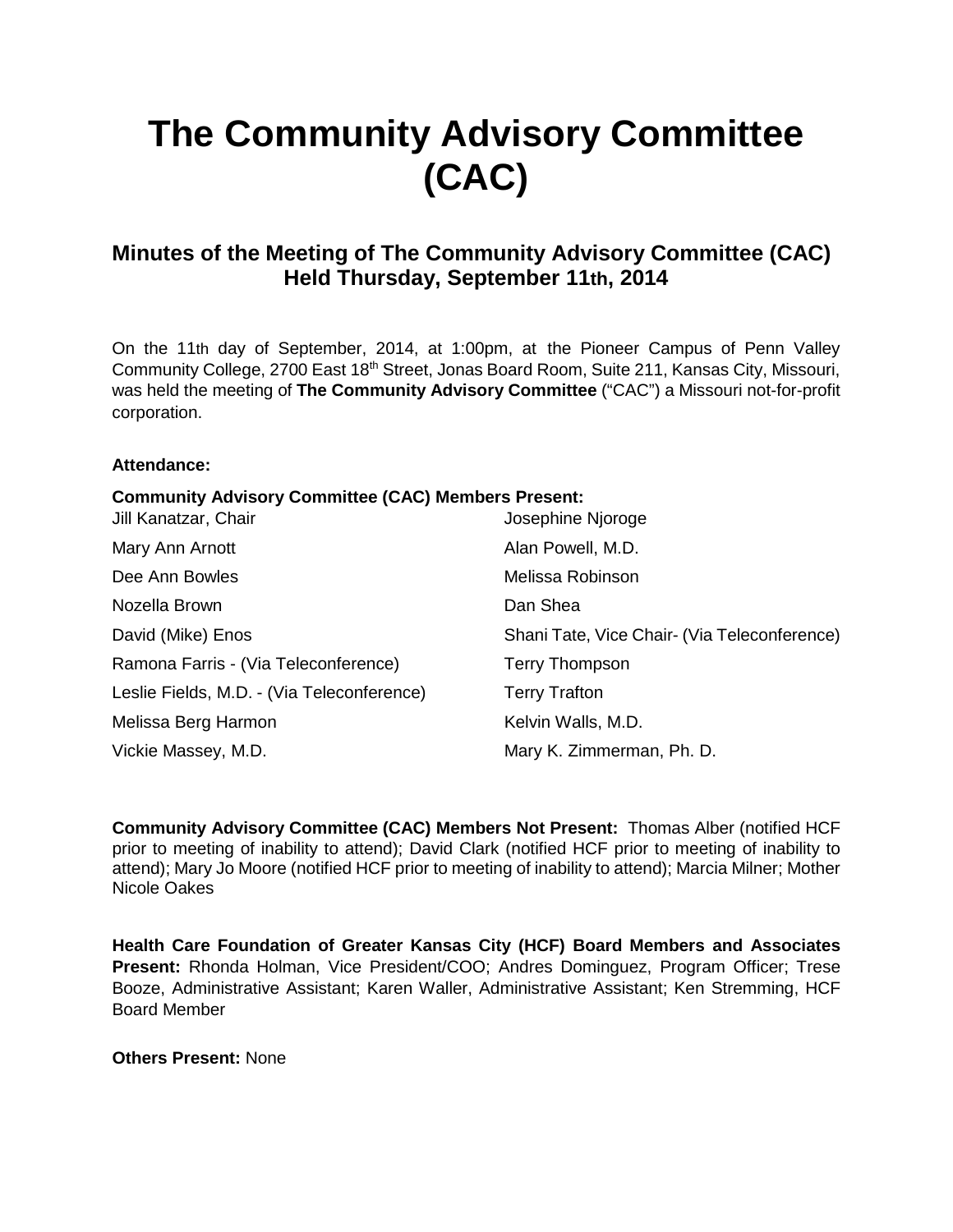Chair Kanatzar called the meeting to order at 1:21. She welcomed new member Nozella Brown and thanked everyone for attending.

She requested a motion to approve the July  $10<sup>th</sup>$  meeting minutes if no revisions were required. Dr. Alan Powell motioned and Terry Thompson seconded, and the minutes were approved via unanimous voice vote.

**Input Committee –** Dee Ann Bowles, Chair, reminded the group of the upcoming event, Community Conversation on Health that would be taking place October  $11^{th}$ , 2014. She informed the committee members to email Trese Booze or Andres Dominguez if they plan to attend the event and state whether they would be an observer or a volunteer that day. Dee Ann informed the group that there is a theme team that will summarize information that day and that individuals could also sign up for that as well.

Andres Dominguez, HCF Program Officer, informed the committee that no training was required for general volunteers but those who would like a more active role as a facilitator could contact him to schedule training. Andres informed the committee that they could take flyers to handout to their respective boards and committees.

Chair Kanatzar thanked Dee Ann and Andres for the information.

**Review Committee –** Chair Kanatzar informed the committee that the CAC 2013 Performance Review had been reviewed and approved by the full HCF Board of Directors in August and that the official and complete review was in front of them. She asked the members to wait 10 days and then to reach out to their appointing authorities to meet with them to discuss the review.

Rhonda informed the committee how very grateful HCF board members are of the work that the committee buts forward towards this annual review. She stated that this extensive report is really a unique product for a community advisory committee of this nature.

Chair Kanatzar stated that this review would be very difficult to do without Brent Schondelmeyer. She thanked Dr. Leslie Fields and Mr. Schondelmeyer.

**Nominating Committee –** Terry Thompson, Chair, thanked the individuals who are going to serve on the nominating committee. He informed them that candidate binders will be forthcoming in the next week. Chair Kanatzar informed the group that there are a total of seven slots to fill and two incumbents have applied.

**Presentation –** Rhonda, HCF Vice President/COO informed the committee that HCF is cosponsoring the Health Literacy of Missouri – Health Literacy Summit that will be in Kansas City. This will be the first year that the Summit is hosted in Kansas City. Holman mentioned that the foundation is very interested in health literacy. Health Literacy has to do with individual's capacity to gather, understand and act on information about their health. The last enrollment revealed that were huge health literacy issues. Professionals were trying to talk with consumers about concepts such as deductibles, copays in 10 minutes but there was no concept to hang some of these things on. Ruth Parker of Emory University, talks about the gap that exist between what the health system demands of people and the skills and abilities that people possess. Holman informed the committee that the conference will be on October 24th at the Hilton President hotel from 9 a.m. - 4 p.m.